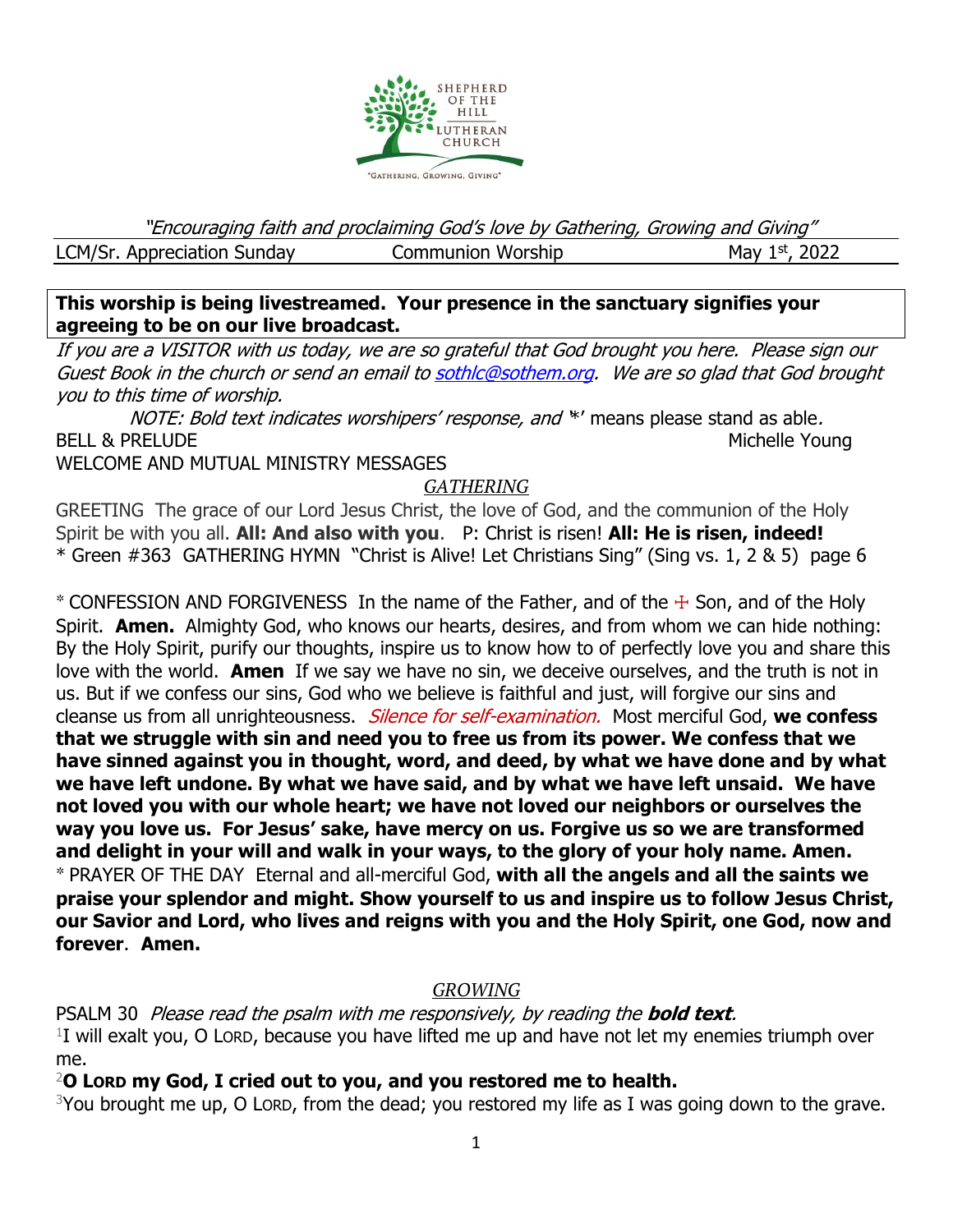# <sup>4</sup>**Sing praise to the LORD, all you faithful; give thanks in holy remembrance.**

<sup>5</sup>God's wrath is short; God's favor lasts a lifetime. Weeping spends the night, but joy comes in the morning.

# <sup>6</sup>**While I felt secure, I said, "I shall never be disturbed.**

 $7$ You, Lord, with your favor, made me as strong as the mountains." Then you hid your face, and I was filled with fear.

#### <sup>8</sup>**I cried to you, O LORD; I pleaded with my Lord, saying,**

9 "What profit is there in my blood, if I go down to the pit? Will the dust praise you or declare your faithfulness?

<sup>10</sup>**Hear, O LORD, and have mercy upon me; O LORD, be my helper."**

 $11$ You have turned my wailing into dancing; you have put off my sackcloth and clothed me with joy. <sup>12</sup>**Therefore my heart sings to you without ceasing; O LORD my God, I will give you thanks forever.**

The women had gone to the tomb with burial spices but found the tomb empty. There they are given the Good News that Jesus has been raised from the dead. This Good News is not accepted by the gathered disciples, and considered an idle tale.

# The Gospel of Luke, the 24<sup>th</sup> chapter. Glory to you, O Lord.

 $13$ Now on that same day two of [the disciples] were going to a village called Emmaus, about seven miles from Jerusalem, <sup>14</sup>and talking with each other about all these things that had happened. <sup>15</sup>While they were talking and discussing, Jesus himself came near and went with them,  $16$  but their eyes were kept from recognizing him.  $17$  And he said to them, "What are you discussing with each other while you walk along?" They stood still, looking sad. <sup>18</sup>Then one of them, whose name was Cleopas, answered him, "Are you the only stranger in Jerusalem who does not know the things that have taken place there in these days?"  $19$ He asked them, "What things?" They replied, "The things about Jesus of Nazareth, who was a prophet mighty in deed and word before God and all the people, <sup>20</sup>and how our chief priests and leaders handed him over to be condemned to death and crucified him. <sup>21</sup>But we had hoped that he was the one to redeem Israel. Yes, and besides all this, it is now the third day since these things took place. <sup>22</sup>Moreover, some women of our group astounded us. They were at the tomb early this morning,  $^{23}$  and when they did not find his body there, they came back and told us that they had indeed seen a vision of angels who said that he was alive.  $24$ Some of those who were with us went to the tomb and found it just as the women had said; but they did not see him." <sup>25</sup>Then he said to them, "Oh, how foolish you are, and how slow of heart to believe all that the prophets have declared! <sup>26</sup>Was it not necessary that the Messiah should suffer these things and then enter into his glory?" <sup>27</sup>Then beginning with Moses and all the prophets, he interpreted to them the things about himself in all the scriptures.

 $28$ As they came near the village to which they were going, he walked ahead as if he were going on. <sup>29</sup>But they urged him strongly, saying, "Stay with us, because it is almost evening and the day is now nearly over." So he went in to stay with them. <sup>30</sup>When he was at the table with them, he took bread, blessed and broke it, and gave it to them. <sup>31</sup>Then their eyes were opened, and they recognized him; and he vanished from their sight.  $32$ They said to each other, "Were not our hearts burning within us while he was talking to us on the road, while he was opening the scriptures to us?" 33That same hour they got up and returned to Jerusalem; and they found the eleven and their companions gathered together. <sup>34</sup>They were saying, "The Lord has risen indeed, and he has appeared to Simon!" <sup>35</sup>Then they told what had happened on the road, and how he had been made known to them in the breaking of the bread. The gospel of our Lord. **All: Praise to you O Christ.**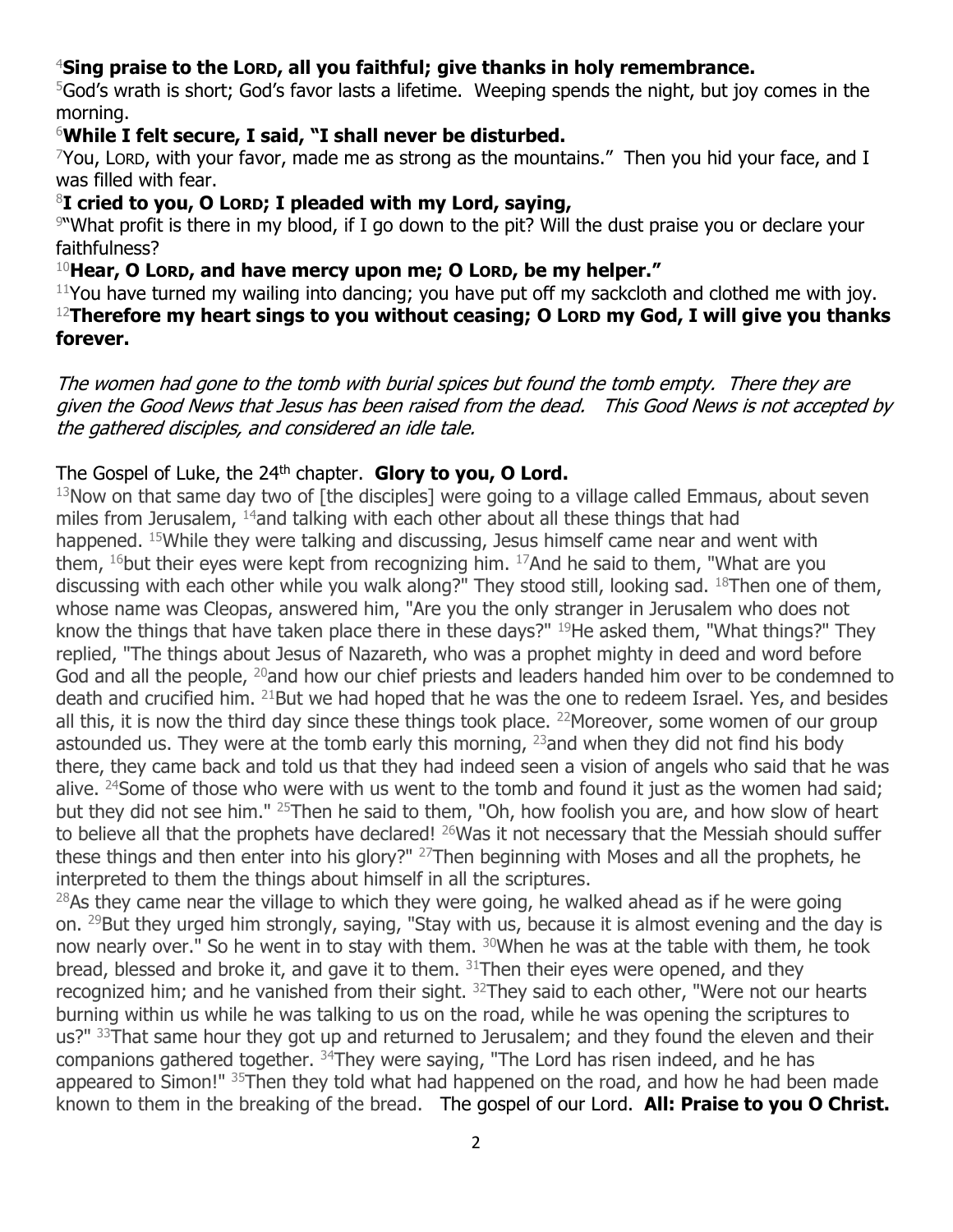### LUTHERAN CAMPUS MINISTRY MESSAGE/Q&A

Students: Caleb and Drew LCM Board member: Nick Place [See Insert] SENIOR RECOGNITION/BLESSING OF GRADUATE/QUILT Isabella "Issie" Hollister Dear friends: Life presents us with a variety of milestones that designate the end of a phase in our earthly journey. Graduation from high school is one of these milestones. Today we wish to honor Isabella "Issie" Hollister, who is moving through this special time of accomplishment, transition, and change; and to show her that we, her community of faith, stand with her and support her in this and other milestones in her life.

At this time of celebration and transition, hear these words from the Bible. **Proverb 16:9** *9The* human mind plans the way, but the Lord directs the steps.

**Deuteronomy 31:6** Be strong and bold; have no fear or dread of them, because it is the Lord our God who goes with you; he will not fail you nor forsake you.

#### ISSIE IS INTRODUCED AND RECEIVES HER QUILT.

Please raise <sup>a</sup> hand toward the graduates and recite blessing

**All: Dear Issie: We are eager to show you how delighted we are that you've reached this milestone in your life. As fellow members of this community of faith we rejoice with you and want you to know of our pride and excitement as you move from this accomplishment into the next phase of your life. Know also that wherever you go and whatever you do, you are going forward with our prayers for God's continued guidance, power, protection, and strength. Amen.**

P: O Lord Jesus Christ, grant to Issie the awareness of your continued presence as she goes forth into the future. Guide her steps. Hold her in the hollow of your hands. Bless her and keep her now and forever.

For the graduate to respond to God's presence in their lives.

Issie, as you consider the next steps of your journey of life, do you acknowledge God going with you, before you, behind you, below you, above you and within you? If so, say "With God's help, I do."

### **Issie: With God's help, I do.**

Blue #660 HYMN OF THE DAY I Want Jesus to Walk with Me" page 7

**GIVING** 

\*THE APOSTLES' CREED (professed together)

**I believe in God, the Father almighty, creator of heaven and earth.**

**I believe in Jesus Christ, his only Son, our Lord. He was conceived by the power of the Holy Spirit and born of the virgin Mary.**

**He suffered under Pontius Pilate, was crucified, died, and was buried. He descended into hell.\* On the third day he rose again. He ascended into heaven, and is seated at the right hand of the Father. He will come again to judge the living and the dead. I believe in the Holy Spirit, the holy catholic Church, the communion of saints, the forgiveness of sins, the resurrection of the body, and the life everlasting. Amen**  $*$  Or, He descended to the dead.

**\*** PRAYERS AND PETITIONS (L: God, in your mercy, **ALL: hear our prayer.)**

NOTE: Giving to support God's ministry at Shepherd of the Hill can be mailed to (Mailing address: 207 University St., Elk Mound, WI 54739 – OR – by going on our website (**www.sothem.org**) to **GIVE** tab to make a one time or reoccurring donation. Setting up an account with GivePlus is easy!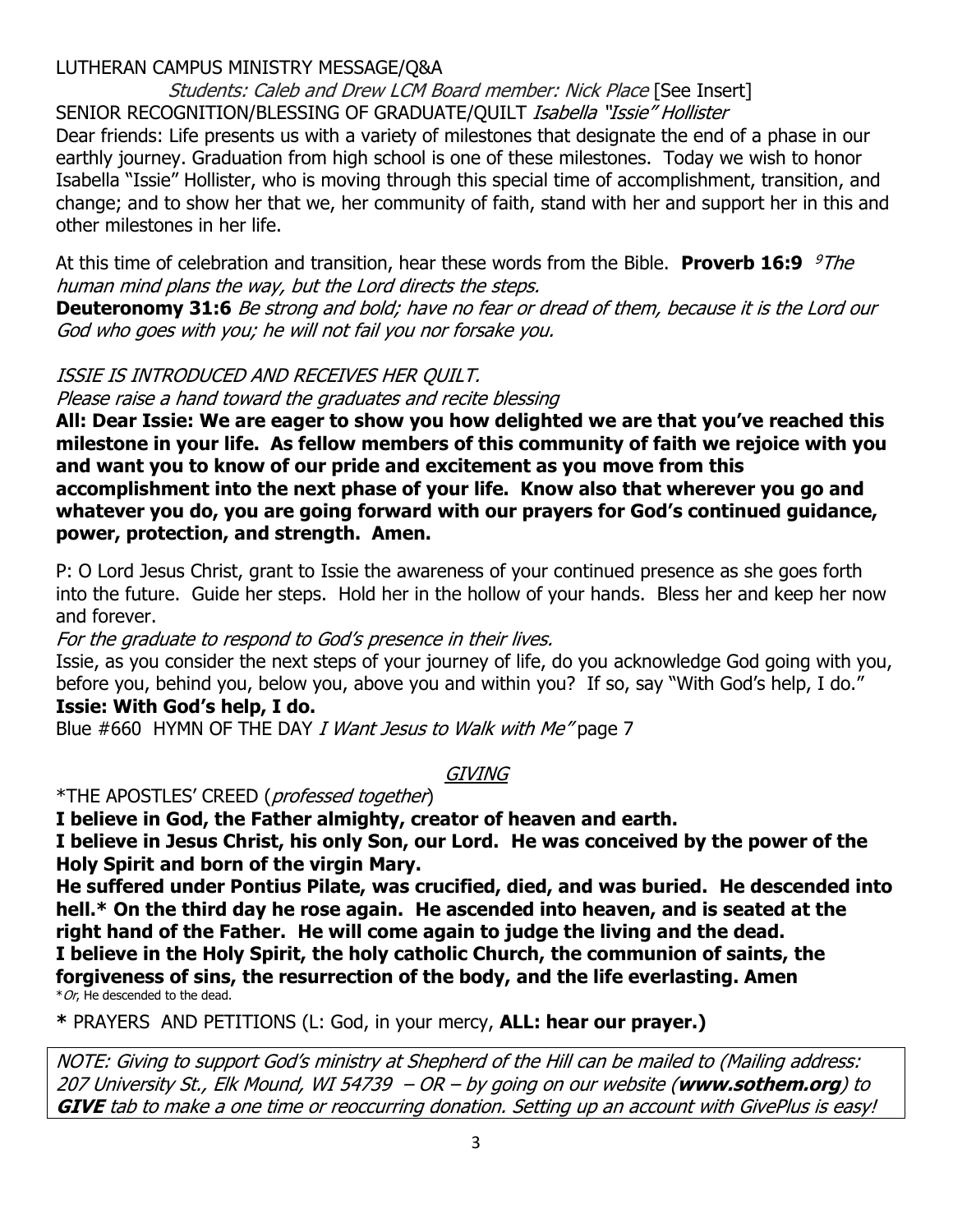**\*** OFFERING PRAYERLiving Savior, **you welcome all of us at your table. May this meal you provide nourish and strengthen us ahead, and deepen our believe in you. Amen.**

\* GREAT THANKSGIVING The Lord be with you. **And also with you.** Lift up your hearts. **We lift them to the Lord.** Let us give thanks to the Lord our God. **It is right to give our thanks and praise**

#### \* WORDS OF INSTITUTION

\* LORD'S PRAYER **Our Father, who art in heaven, hallowed be thy name; thy kingdom come; thy will be done; on earth as it is in heaven. Give us this day our daily bread. And forgive us our trespasses, as we forgive those who trespass against us. And lead us not into temptation; but deliver us from evil. For thine is the kingdom, the power and the glory, for ever and ever. Amen**

\* INVITATION The risen Christ dwells with us here. All who are hungry, all who are thirsty, come. HOLY COMMUNION - All who are baptized and believe in the real presence of Jesus Christ in the bread and wine are welcome to commune with us. Gluten-free wafers available and give "thumbs up" for grape juice. Children who do not yet receive Holy Communion may come forward for a blessing. If you or a family member would like communion brought to them, please tell an usher. \* POST COMMUNION SONG



\* ANNOUNCEMENTS/BLESSING God, the Author of life, Christ, the living Cornerstone, and the lifegiving Spirit of adoption, ☩ bless you now and forever. **Amen.**

\* [Green #148](https://members.sundaysandseasons.com/Music/Index/2021-1-31/2182) SENDING HYMN "Now the Green Blade Rises" page 8 **\*** DISMISSALAlleluia! Christ is risen. **Christ is risen indeed. Alleluia!** POSTLUDE **Michelle Young** 

Shepherd of the Hill Lutheran Church 207 University Street, Elk Mound, WI 54739 Office Phone: 715-879-5115 Email: [sothlc@sothem.org](mailto:sothlc@sothem.org) Website [www.sothem.org](http://www.sothem.org/) On Facebook Pastor Mary Eide (H) 715-309-4065 [meide@luthersem.edu](mailto:meide@luthersem.edu) Custodian, Terry Stamm 715-379-3728 Sunday School Coordinators: *Jaime Folczyk* mifolczyk@yahoo.com and Holly Sweeney [hollysweeney65@gmail.com](mailto:hollysweeney65@gmail.com) Financial Secretary: Barb Vadnais [barbvadnais1@gmail.com](mailto:barbvadnais1@gmail.com)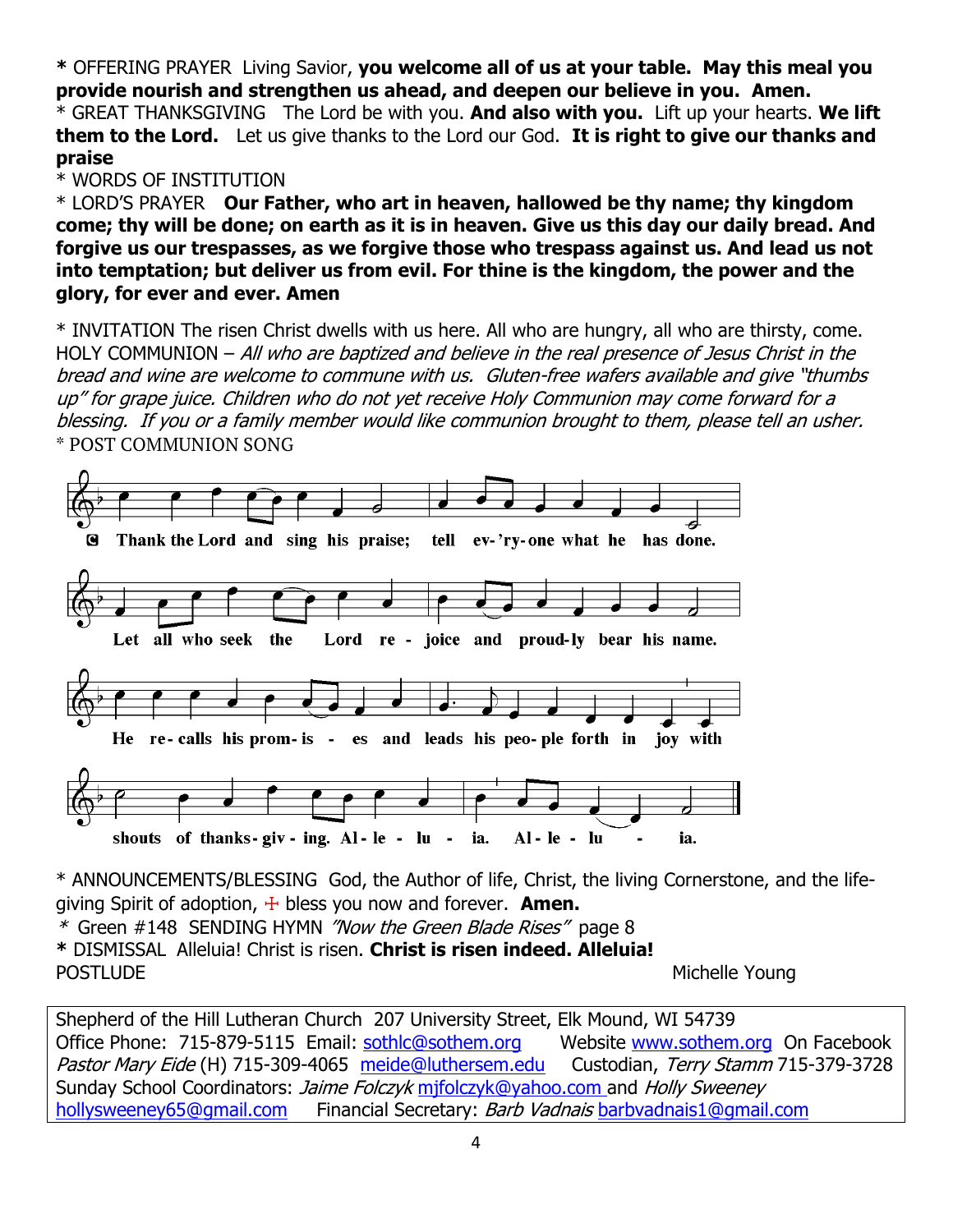#### THIS WEEK AT CHURCH AND BEYOND OUR DOORS

| <b>TODAY:</b>        | 8:45am<br>10:00am<br>11:00am | <b>Sunday School</b><br><b>LCM Worship/Baptism/Sr. Recognition</b><br><b>Graduation Reception</b> |
|----------------------|------------------------------|---------------------------------------------------------------------------------------------------|
| Monday               | 7pm                          | <b>AA Meeting</b>                                                                                 |
| Tuesday:             | $4-6$ pm                     | <b>Food Pantry</b>                                                                                |
| Wednesday: 3:20-4:30 |                              | <b>Confirmation Class</b>                                                                         |
| Friday:              | 10-Noon                      | <b>Food Pantry</b>                                                                                |
| Sunday:              | 8:45am                       | <b>Sunday School</b>                                                                              |
|                      | 10:00am                      | Worship                                                                                           |
|                      | 11:00am                      | Fellowship                                                                                        |

**LUTHER PARK BIBLE CAMP** EARLY BIRD DISCOUNT REGISTRATION DEADLINE **MAY 1ST…today** Camp booklets are available at church, near the Mailboxes. You can also access information at their website:<http://lutherpark.org/>

- Parents: Use Code: **SH50** when you register, and the church will pay 50% of camp costs!!
- We have additional scholarship money available
- AND there are *Camperships* available through Luther Park. (Camperships forms available at church and online)

How to register? ONLINE or Mail in registration form or register online with deposit.

### **WOMEN OF THE ELCA meeting WED. 5/11 at 12Noon**

**FUNDRAISING MEETING WED. 5/11 at 7pm** What WILL our major fundraiser be this year? We need dreamers, planners, those with energy and/or ideas. Do we have a set of volunteers to lead Autumn Fest? If not, what else?

#### **CHURCH THRIFT SALE held Friday 6/3 8am-5pm -Saturday 6/4 8am-Noon.**

You can begin bringing your clean, already priced items to the church.

ELCA **WOMEN'S** Chippewa Valley Conference **2022 RETREAT** at Luther Park Bible Camp 944 24 ¼ Street, Chetek, WI 54728 [www.LutherPark.org](http://www.lutherpark.org/) **Wednesday June 8th & Thursday 9th 2022 Presenter:** Sallie Ankerfelt **Music** with Dottie Hayden **Early Bird Registration \$75 before 5/31/2022. \$80 after 6/1/2022.**

Registration forms at church or can be emailed to you, just call or email the church if you'd like a registration form.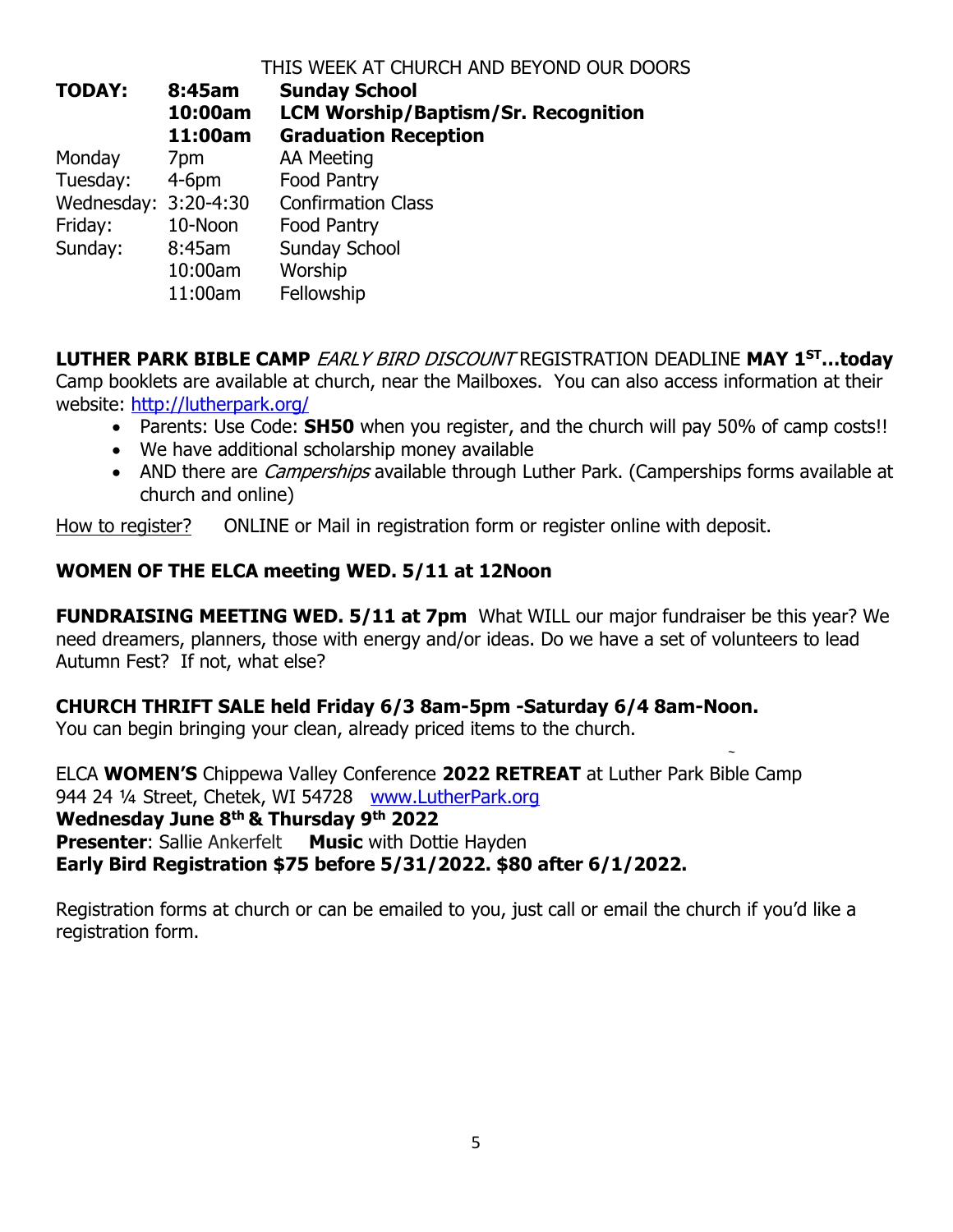SING VERSES 1, 2 & 5**Christ Is Alive! Let Christians Sing** व Christ is a - live! Chris - tians The Let stands  $\mathbf{1}$ sing. cross Christ is a - live! No. long - er bound  $dis$ tant  $\overline{c}$ to col -3 In ev  $\ddot{\phantom{a}}$  $r_y$ in  $\sim$ sult, rift, and war, where or, feel  $\overline{4}$ Wom - en and and youth, the men, in age can 5 Christ is a - live, and comes bring good news to to  $\frac{1}{2}$ 6 e g ℴ sky. emp  $\overline{a}$ ty to the Let streets and homes with Pal years  $\mathbf{e}\mathbf{s}$ tine, but sav - ing, heal ing, in  $\overline{\phantom{a}}$  $\overline{\phantom{a}}$ vide, scorn,  $\alpha$ r wealth  $\mathbf{d}$  $\overline{a}$ Christ  $\text{snf}$  fers still, yet Spir it, hear the call, and find the way, the this and  $ev -$ 'ry age, till earth and sky and  $\overline{\mathbf{v}}$ Love, drowned in death, shall nev - er die. prais  $-$ es ring. here and now, and touch - ing  ${\rm ev}$ 'ry place and time.  $\sim$ loves the more, and lives, where  $\sim$ ven hope has died.  $e$ sus, life, the truth, re - vealed in Je  $\blacksquare$ freed for all.  $\mathbf{o}$ cean ring with joy, with jus  $\overline{\phantom{a}}$ tice, love, and praise. 8

Text: Brian A. Wren, b. 1936 icat. Diam A. Wrett, 0. 1950<br>Music: TRURO, T. Williams, *Psalmodia Evangelica*, 1789<br>Text © 1975, rev. 1995 Hope Publishing Company, Carol Stream, IL 60188. All rights reserved. Used by permission.

Duplication in any form prohibited without permission or valid license from copyright administrator.

"Christ is Alive! Let Christians Sing"" was reprinted with permission under One License #A-724679. All rights reserved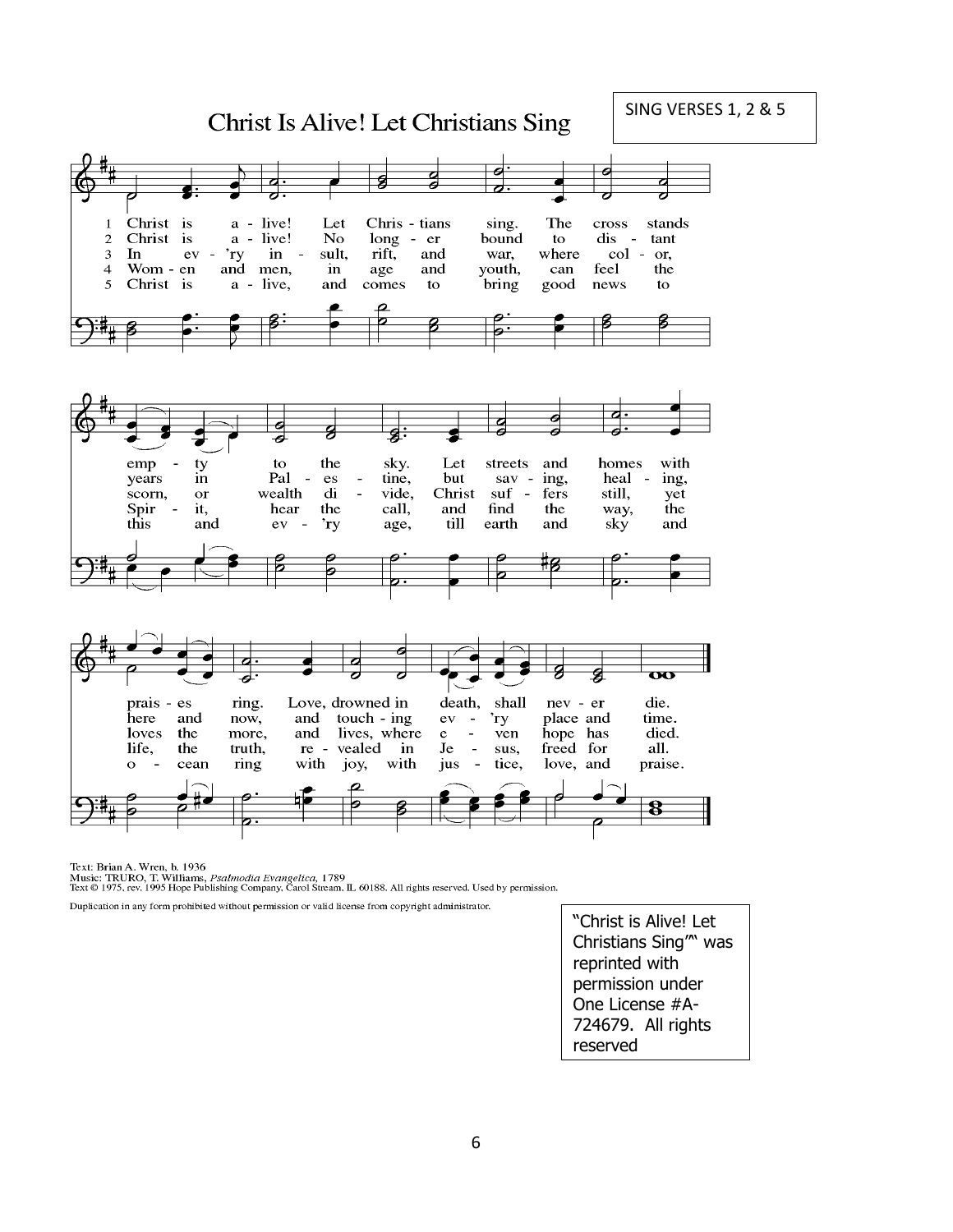# I Want Jesus to Walk with Me



Text: African American spiritual<br>Music: SOJOURNER, African American spiritual; arr. hymnal version<br>Arr. © 2006 Augsburg Fortress.

Duplication in any form prohibited without permission or valid license from copyright administrator.

"I Want Jesus to Walk with Me"" was reprinted with permission under One License #A-724679. All rights reserved